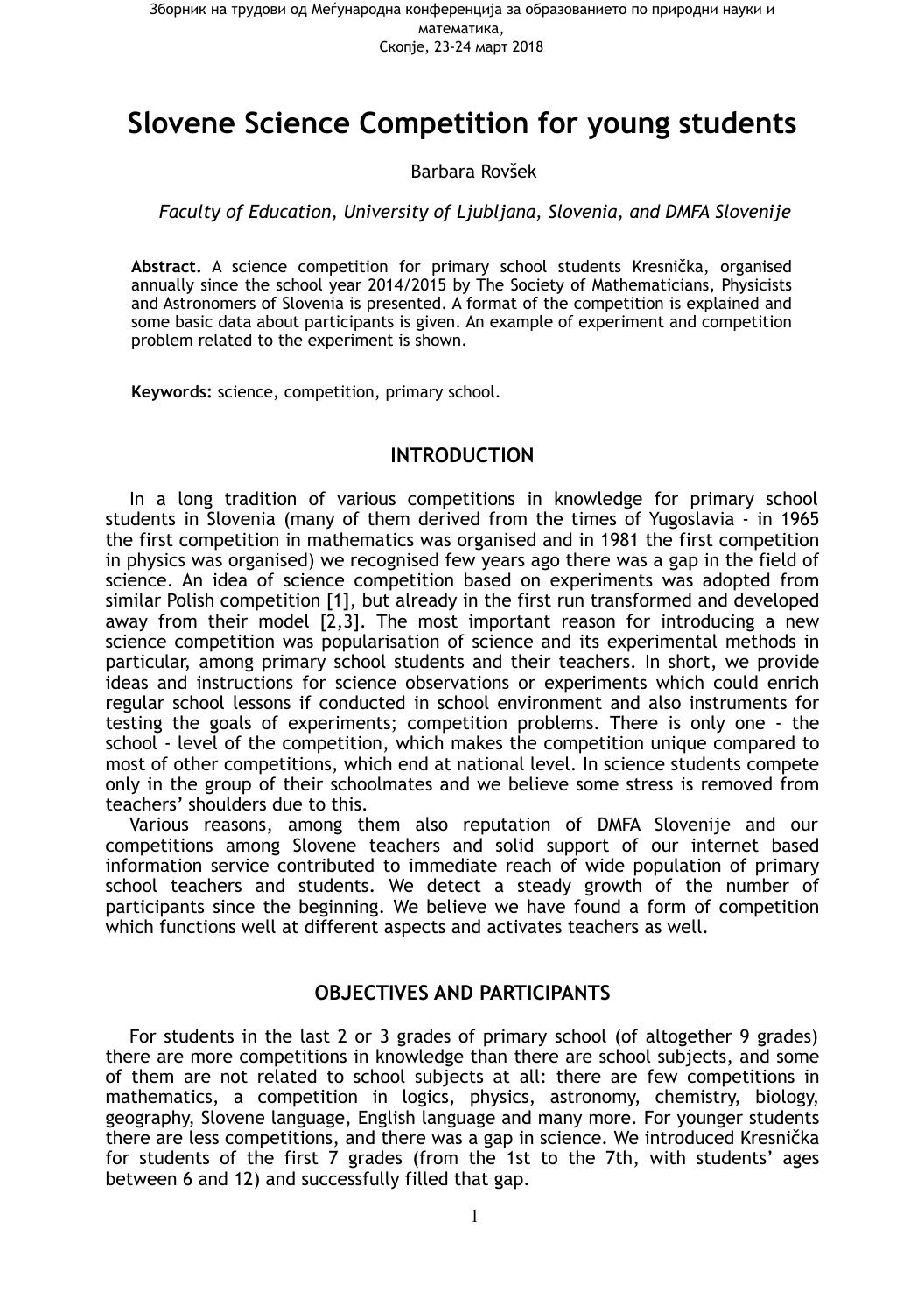The science competition is related to school subjects with integrated science contents: in the first triade (grades from the 1st to the 3rd) science is integrated into the subject *Learning about the Environment* (the name of the subject literally translated) with 3 hours of lessons per week. In the next two grades there are 3 hours of lessons per week of the subject named *Science and Technology*. In the 6th and 7th grade there are 3 and 2 hours of lessons per week for the subject *Science*. In the last two grades of the primary school the science disintegrates into three science disciplines: biology, chemistry and physics with 2 hours of lessons per week per each of the three science subjects [4].

The first science competition Kresnička was organised in school year 2014/2015. In Table 1 there is data about participants and participating schools since then [5]. There are approximately 450 primary schools in Slovenia and an average generation recently amounts to approximately 20 000 persons. Popularity of competition grows, as can be understood from increasing number of participants, participating teachers and schools.

**ТАBLE 1.** Numbers of involved students, teachers and schools in the first four competitions [4].

| School year | Participants | <b>Schools</b> | Mentors | Involved teachers |
|-------------|--------------|----------------|---------|-------------------|
| 2014/2015   | 9138         | 222            | 949     | 1166              |
| 2015/2016   | 15064        | 260            | 1569    | 1891              |
| 2016/2017   | 16227        | 284            | 1823    | 2114              |
| 2017/2018   | 17663        | 311            | 1992    | 2325              |

On the other hand, when we look into details of Fig. 1 we see that we have substantial growth in the first triade, moderate growth in the 4th and the 5th grade and no growth - but stable number of participants in the 6th and 7th grade. We definitely feel the need to encourage chemistry and biology teachers of sixth- and seventh-graders to bravely participate in Kresnička in larger numbers.



**FIGURE 1.** Number of participants of the competition from different grades (from the 1st to 7th) grew (mostly) in the following years.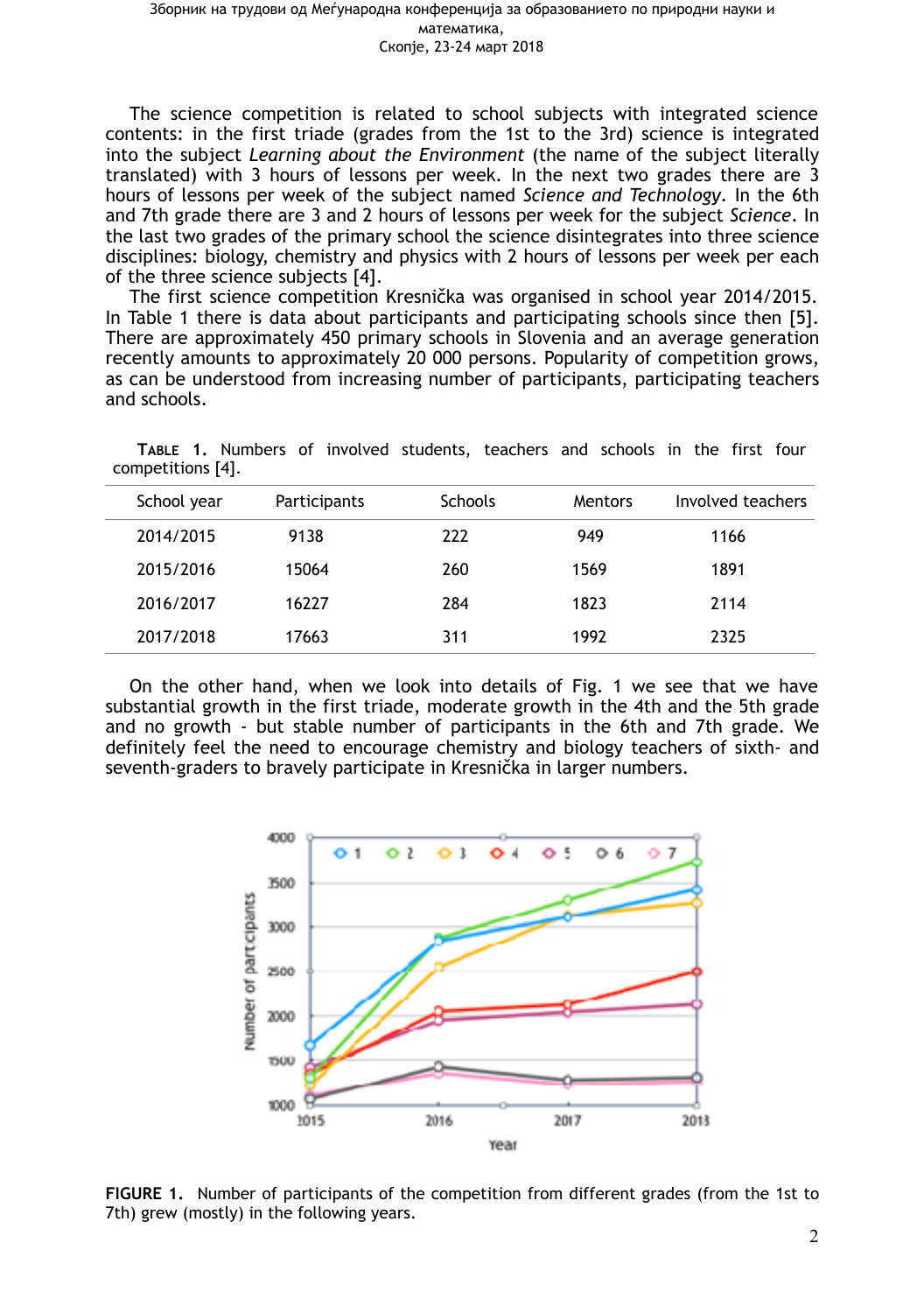## **FORMAT OF COMPETITION**

Students of 7 grades are divided into 4 age groups. In the beginning of the school year instructions for three science experiments for each age group are published on our web pages [2,3]. We aim to propose a truly science experiments, where science disciplines (biology, chemistry, physics and also astronomy) are integrated and a phenomenon is perceived from different aspects, if possible. The experiments should meet also other criteria: no sophisticated equipment should be needed to perform them, accessories are common objects, available and cheap. Students should be able to perform them independently, by themselves, also at home, with no or minor assistance of their teachers. Time spent at experimenting should not be too long and should be adapted to abilities of young students.

Instructions for experiments consist of two parts. In the first part the instructions for the basic steps come through two cognitive channels telling the same: they are written, short and explicit and they are also illustrated with a sequence of camera pictures. Even if a young student has a poor reading literacy he should be almost able to grasp the idea of experiment from the pictures alone. In the second part of the instructions there are several additional questions, aiming to stimulate recognition of patterns and detecting correlations in observed phenomenon, linking sometimes abstract and isolated phenomenon from experiment to the real life phenomena, and there are also some suggestions for variations of experiment. Instructions for all experiments from the last competition can be found in [2] and experiments from the past competitions are available in [3].

Students should perform the experiments in school or at home before the competition. The competition takes place before the winter holidays. At the competition the students solve theoretical problems, which are all related to phenomena, observed at experiments. The most difficult problems check if patterns in observed phenomena or experiments were detected and underlying rules were recognised.

After the competition all the problems and solutions to the problems are published on the web, to complete the educational resources, offered to teachers. All resources we provide are open and freely available for potential future use in school, see *Arhiv* at [3]. Selected experiments, problems from competition, corresponding to particular experiment and results from competition are described in references [6-11].

We should explicitly mention that we do **not** provide the information about expected outcomes of experiments nor give any detailed explanations for the phenomena. Not all outcomes of experiments can be foreseen. Even we do not always know in advance what will happen exactly. This is sometimes the difficult part for the teacher: he should descend from his throne of somebody who knows and rather join as equal to his students on their joyful path of wondering, discovering the patterns and correlations.

#### **AN EXAMPLE OF EXPERIMENT: COLLISION OF COINS**

One of the three experiments for students of the 4th and the 5th grade in the school year 2016/2017 had a basic physics content: collisions. The experiment was a common game, usually played with marbles, but in order to make the outcomes of collisions easily observable marbles were replaced with coins. In the basic variation of experiment there were two coins, a target coin and a projectile coin. For the largest part of experiment the central collisions were observed, while masses of the two coins could be equal or not. Figs. 2 and 3 show excerpts from instructions: a flick of the projectile coin in Fig. 2 and target coins with different masses (in this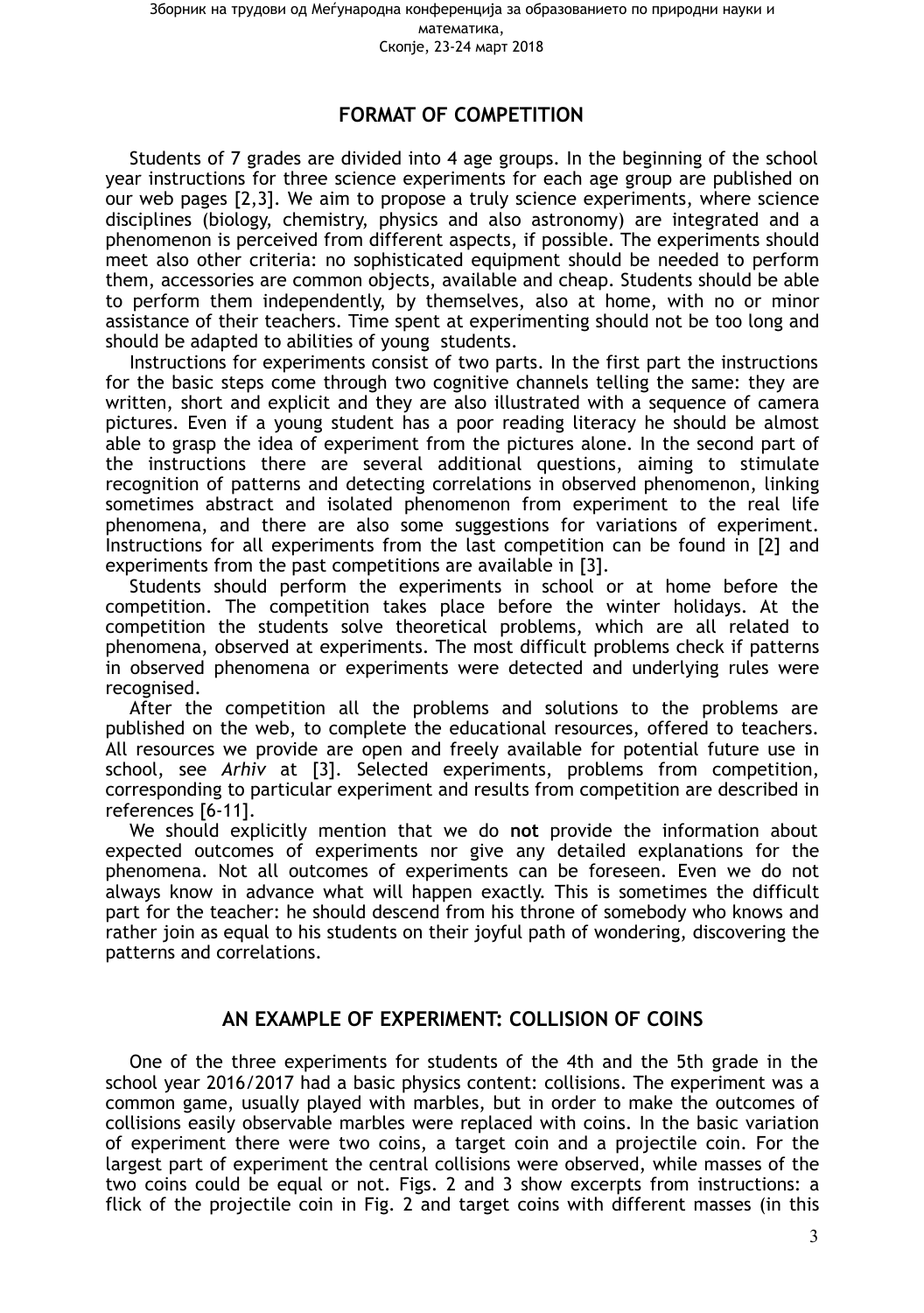case all larger from the mass of the projectile coin) in Fig. 3. At the end of the instructions few more complex variations of experiment were suggested, including non-central collisions and targets, assembled from two or more coins, as shown in Fig. 4 (resembling the Newton's cradle).



**FIGURE 2.** Flick of the projectile coin. Red line is a guideline and serves to control if the collision of the coins was central or not.



FIGURE 3. A 1 cent coin is the projectile and 10 cents, 20 cents and 50 cents coins are targets in this part of experiment.



**FIGURE 4.** More complex variation of experiment.

As said previously all the problems at competition are related to experiments. There were 4 problems referring to collision experiment and one of them is shown in Figure 5. The problem checked if students detected a particular pattern in observed collisions: when a lighter object centrally hits a heavier object, the projectile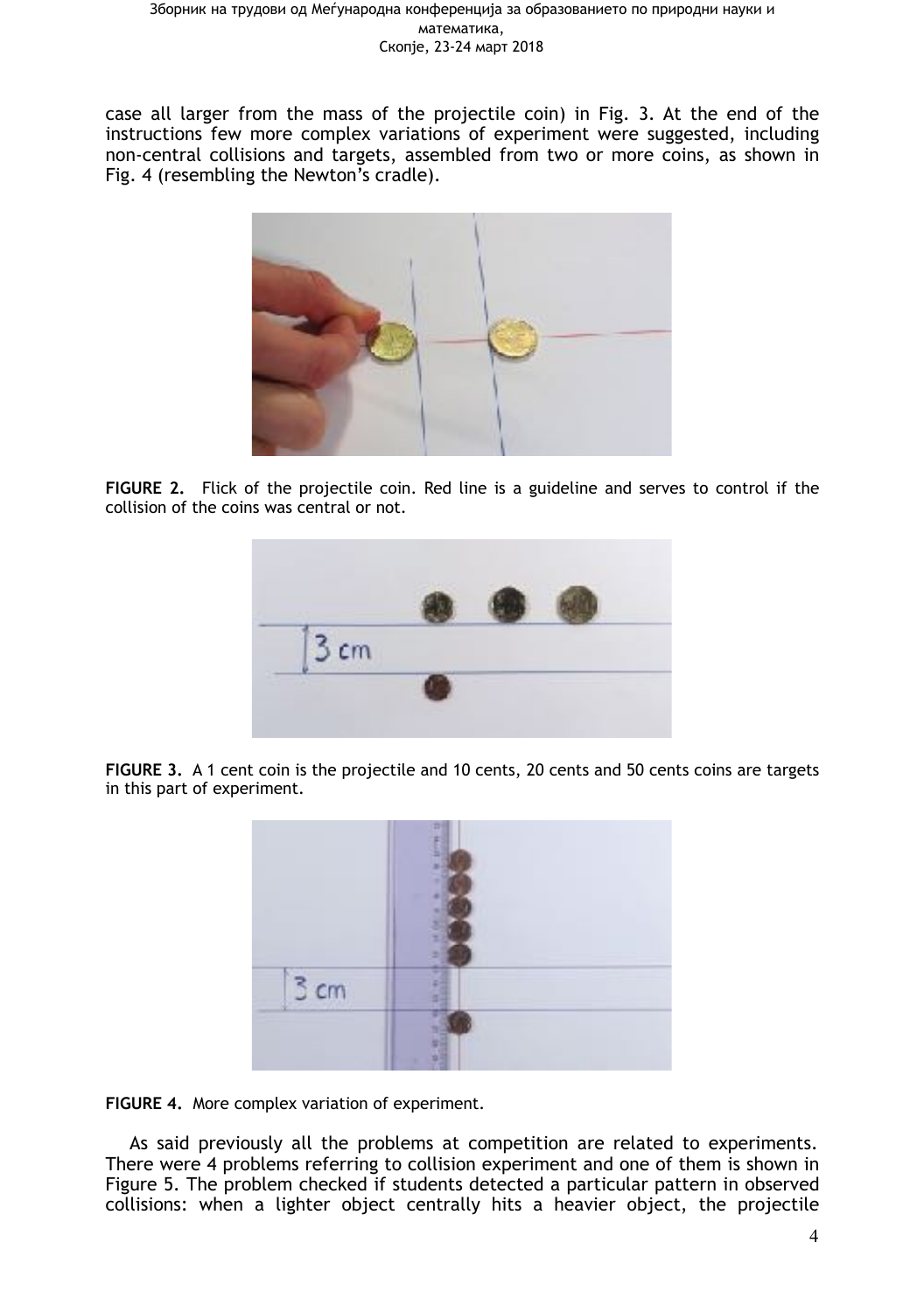#### Зборник на трудови од Меѓународна конференција за образованието по природни науки и математика, Скопје, 23-24 март 2018

reflects backwards. The frequencies of the chosen answers are shown in Table 2 for fourth- and fifth-graders separately. This is no place for detailed analysis of the results, however, from a quick look at the Table 2 we find that fifth-graders performed slightly better than fourth-graders. We also notice easily that the most often chosen answer in both groups of students was not the correct one (A), but answer (B), which would have been the correct one if the masses of projectile and target had been the same. Since all the possible answers were chosen frequently we conclude that distractors were chosen appropriately in this case.



**FIGURE 5.** An example of competition problem related to collision experiment, formulated as follows. *A projectile is a 1 cent coin and it collides with a target, which is a 50 cents coin. Which picture does correctly show positions of both coins after the collision?*

| TABLE 2. Frequencies of chosen answers to the problem shown in Fig. 5 for fourth- and |  |  |  |  |  |
|---------------------------------------------------------------------------------------|--|--|--|--|--|
| fifth-graders. The correct answer is A and X is for no chosen answer.                 |  |  |  |  |  |

| grade | <b>Number</b><br>of students | А     | B     | ∽     | D     |      |
|-------|------------------------------|-------|-------|-------|-------|------|
| 4th   | 2126                         | 22.77 | 47.84 | 17.64 | 10.07 | 1.69 |
| 5th   | 2043                         | 26.04 | 47.33 | 19.19 | 6.66  | 0.78 |

#### **CONCLUSIONS**

Introduction of 'just another' competition turned out as a huge success. The most important to our view is the impact of the competition to the school practice. We have learned about several ways that Kresnička was brought into life in different schools. Activities and content from our experiments can fill the regular so-called science activity days, can spice up regular lessons, give reason to introduce an extracurricular activity in the afternoons or help teachers to keep gifted students and those, who are interested in science, busy and keen. We feel responsible to follow the path outlined in the successful first years.